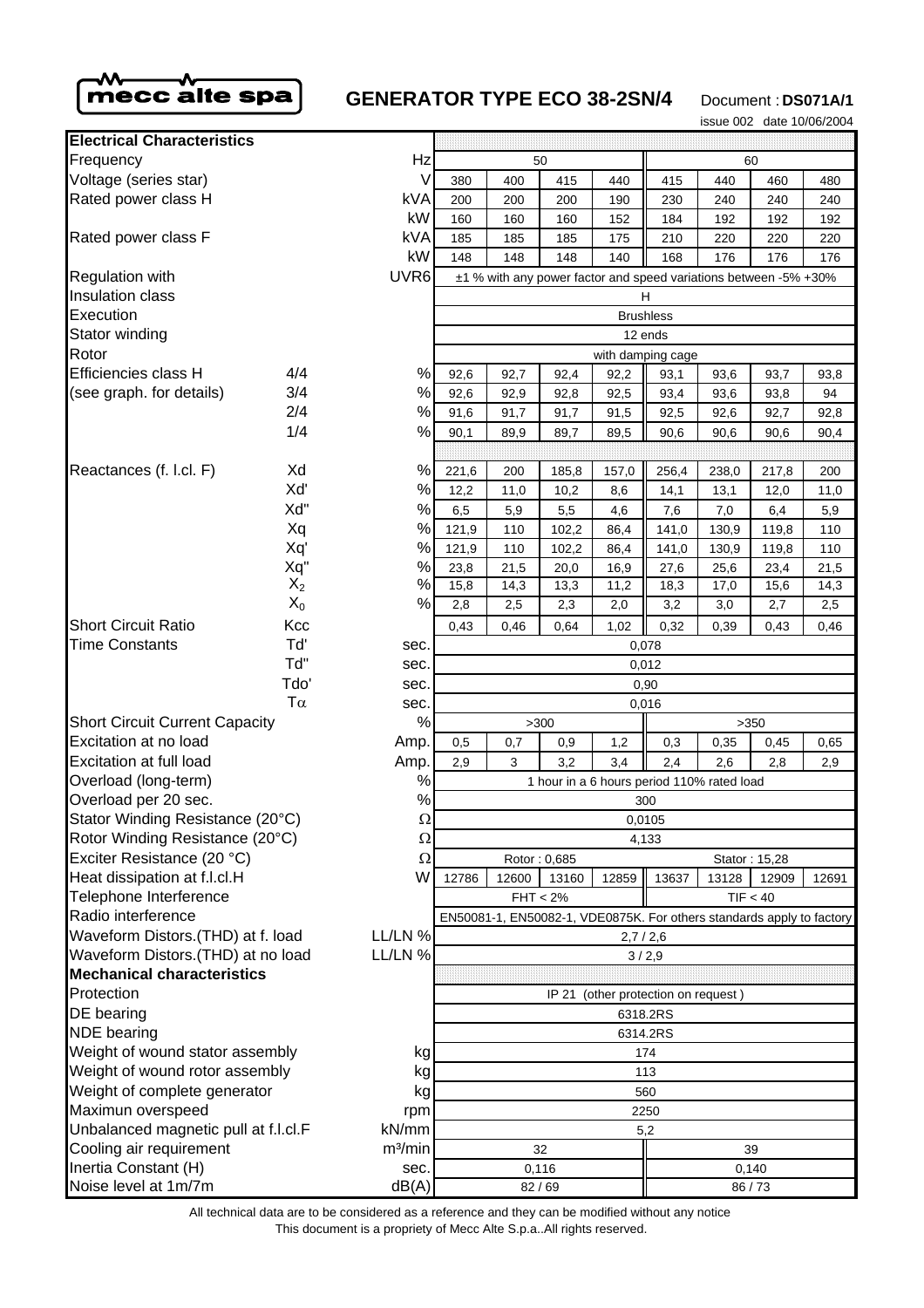

## **GENERATOR TYPE ECO 38-2SN/4**

#### Document : **DS071A/2**







This document is a propriety of Mecc Alte S.p.a.. All rights reserved.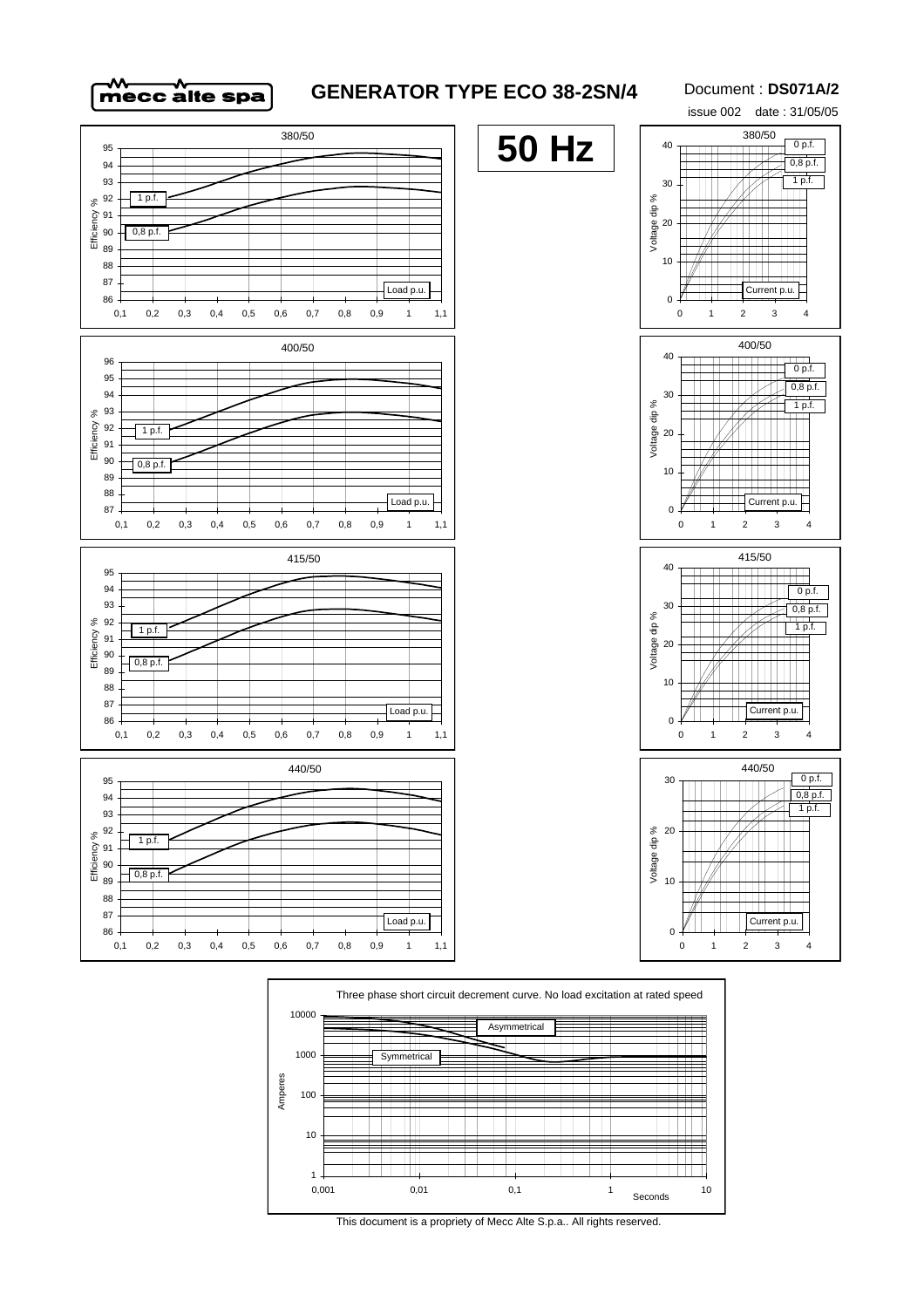

### **GENERATOR TYPE ECO 38-2SN/4**

Document : **DS071A/3**







This document is a propriety of Mecc Alte S.p.a.. All rights reserved.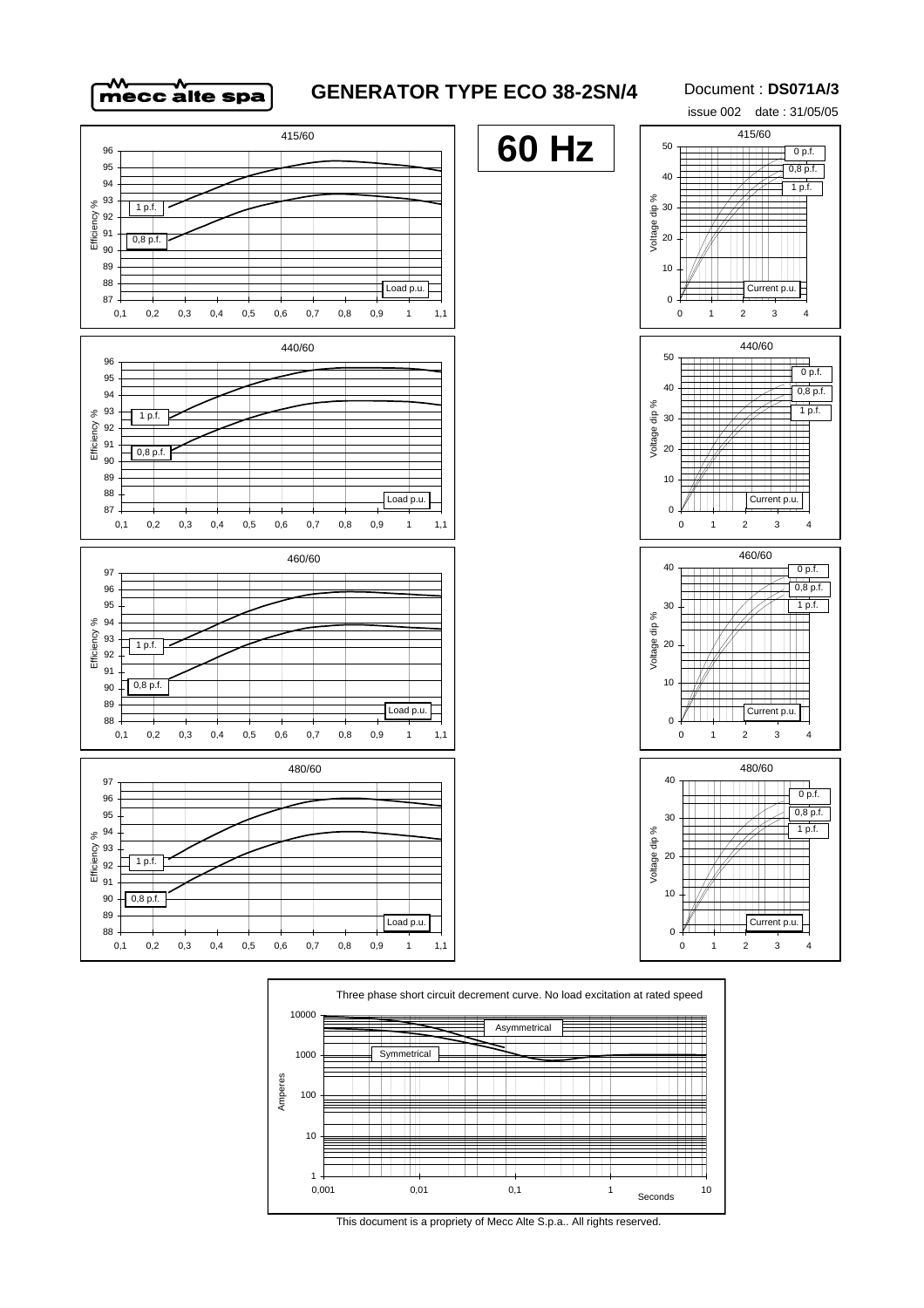werd were allie spa<br>Meer allie spa

GENERATOR TYPE EC038-2SN/4

Document: DS071A/4<br>Issue 002 Date 07/12/05